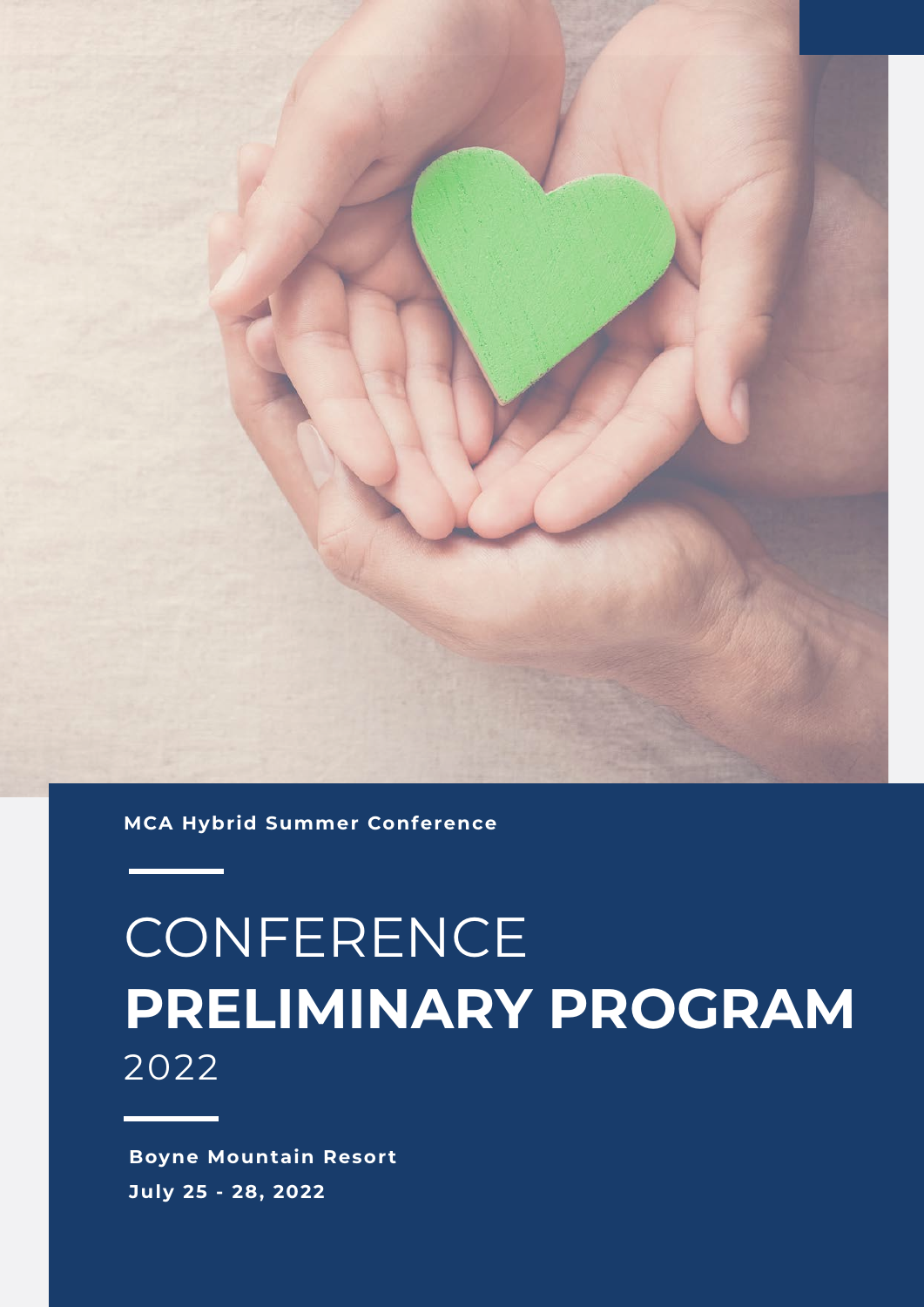## **SCHEDULE AT A GLANCE** at Boyne Mountain Resort



**Wednesday, July 27, 2022**

**02**

#### **Monday, July 25, 2022**

| 10:30 AM - 5:00 PM | MCA Board and Committee Meetings |
|--------------------|----------------------------------|
| 3:00 - 6:00 PM     | Registration Desk Open           |
| $6:00 - 9:00$ PM   | Director's Dinner                |

#### **Tuesday, July 26, 2022**

| 7:30 AM                                          | <b>Registration Open</b> | 8:00 AM             | <b>Registration Open</b>                                              |
|--------------------------------------------------|--------------------------|---------------------|-----------------------------------------------------------------------|
| 8:30 - 9:30 AM                                   | Breakfast and Keynote    | 8:30 - 9:30 AM      | Breakfast and Keynote                                                 |
| 9:30 - 10:45 AM                                  | <b>Breakout Sessions</b> | 9:30 - 10:45 AM     | <b>Breakout Sessions</b>                                              |
| 10:45 - 11:00 AM                                 | <b>Break</b>             | 10:45 - 11:00 AM    | <b>Break</b>                                                          |
| 11:00 AM - 12:15 PM                              | <b>Breakout Sessions</b> | 11:00 AM - 12:15 PM | <b>Breakout Sessions</b>                                              |
| 12:15 - 1:15 PM                                  | Lunch and Keynote        | 12:15 - 1:15 PM     | Lunch and Keynote                                                     |
| $1:15 - 2:30$ PM                                 | <b>Breakout Sessions</b> | 1:15 - 2:30 PM      | <b>Breakout Sessions</b>                                              |
| $2:30 - 2:45$ PM                                 | <b>Break</b>             | $2:30 - 2:45 PM$    | <b>Break</b>                                                          |
| 2:45 - 4:00 PM                                   | <b>Breakout Sessions</b> | 2:45 - 4:00 PM      | Peer to Peer Networking                                               |
| 5:00 - 6:00 PM                                   | Networking Reception     | 5:00 - 6:00 PM      | 52 Club Reception                                                     |
| Dinner on your own<br>Thomas Jave Julie 20, 2022 |                          | 6:00 - 9:00 PM      | Dinner, Auction and<br>Leadership Development<br>Institute Graduation |

#### Institute Graduation **Thursday, July 28, 2022** 9:00 - 10:00 AM Networking Breakfast

CONFERENCE PROGRAM 2022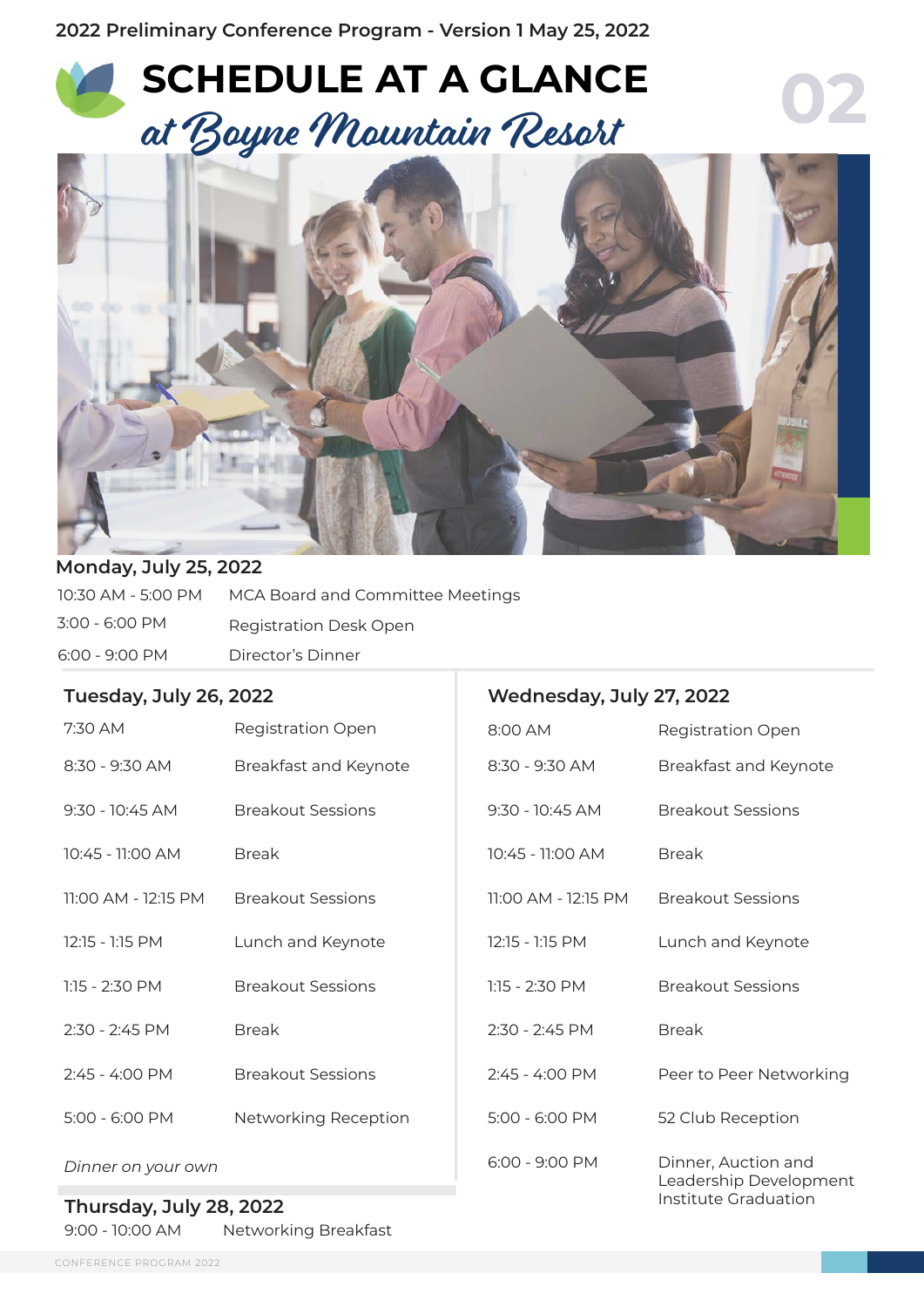





#### **Conference Platform Health & Safety**

This year we are utilizing a conference platform for both in person and virtual attendees. Log on to the mobile app or web and create your agenda, learn about the speakers and sponsor, connect with other attendees whether they are virtual or in person.



The conference is being held at the **[Boyne Mountain](https://www.boynemountain.com/)  [Resort](https://www.boynemountain.com/)**. Meals and sessions will be held in the Civic Center, the main conference facility at Boyne Mountain.



MCA will monitor current conditions to determine the level of risk and the safety protocols needed to prevent the spread of COVID-19. Participants will receive communication before the event about the protocols that will be necessary for a safe conference environment.



**Venue Auction**

The Friends of Michigan CAA Auction will be held Wednesday evening, auction items will be on display throughout the conference.



### **Networking**

Scheduled networking opportunities will be available during the conference, including a reception hour and scheduled peer to peer learning sessions. You can also network with virtual peers on the conference platform through virtual chats and meetings.



### **Meal Tickets**

Meal tickets will be required for all meals, additional information about meal selection will be sent to you prior to the conference. *Plated meal choices will not be able to be changed during the conference.*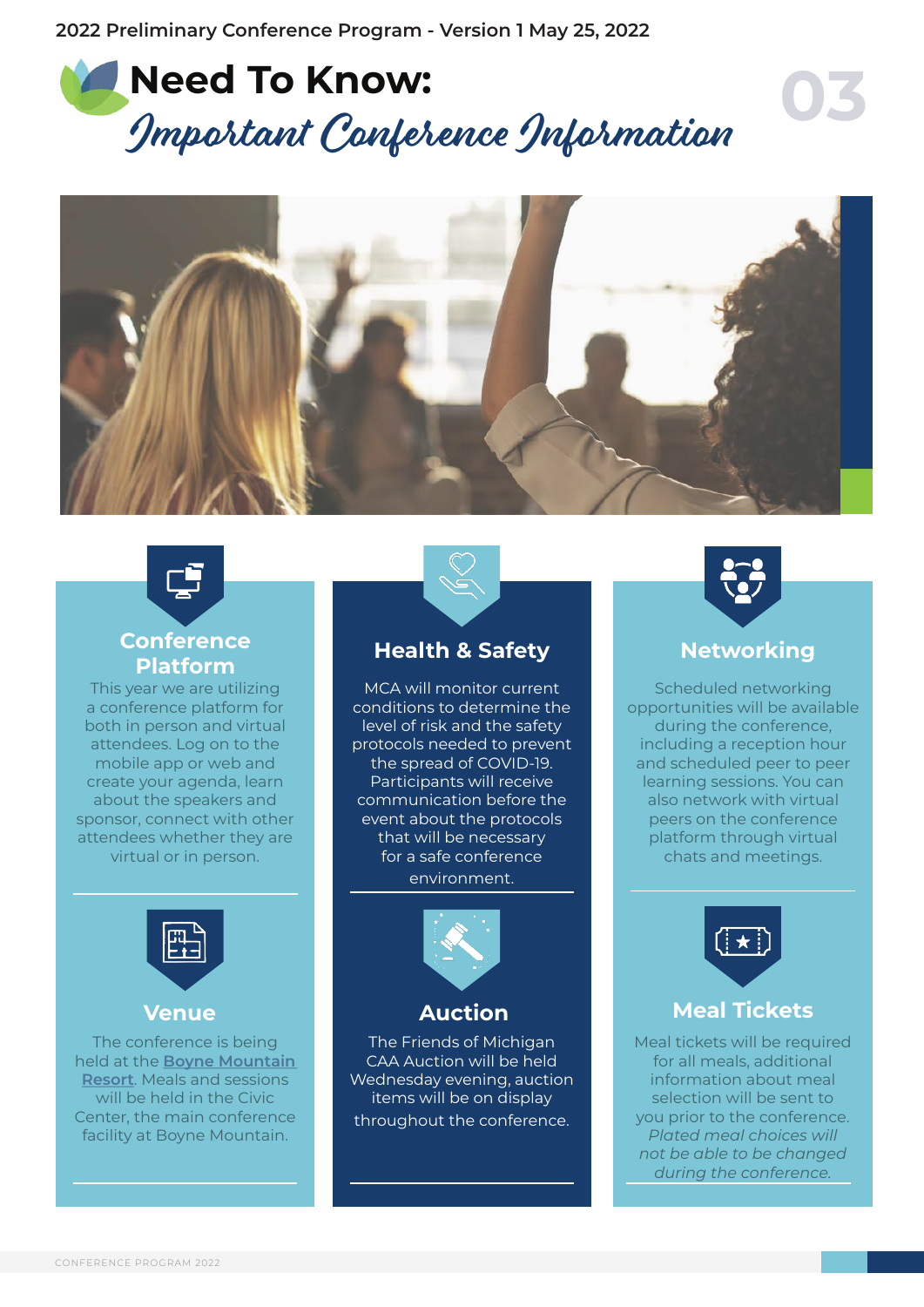





| 10:30 AM - 12:00 PM | <b>Finance Committee Meeting</b>  |  |  |  |
|---------------------|-----------------------------------|--|--|--|
| 12:00 - 1:00 PM     | Lunch on Your Own                 |  |  |  |
| $1:00 - 3:00$ PM    | <b>Director's Council Meeting</b> |  |  |  |
| 3:00 - 5:00 PM      | <b>Board of Directors Meeting</b> |  |  |  |
| $6:00 - 9:00$ PM    | <b>Directors Dinner</b>           |  |  |  |
|                     |                                   |  |  |  |

| $1:00 - 6:00$ PM | <b>Exhibitor Setup</b>        |  |
|------------------|-------------------------------|--|
| 3:00 - 6:00 PM   | <b>Registration Desk Open</b> |  |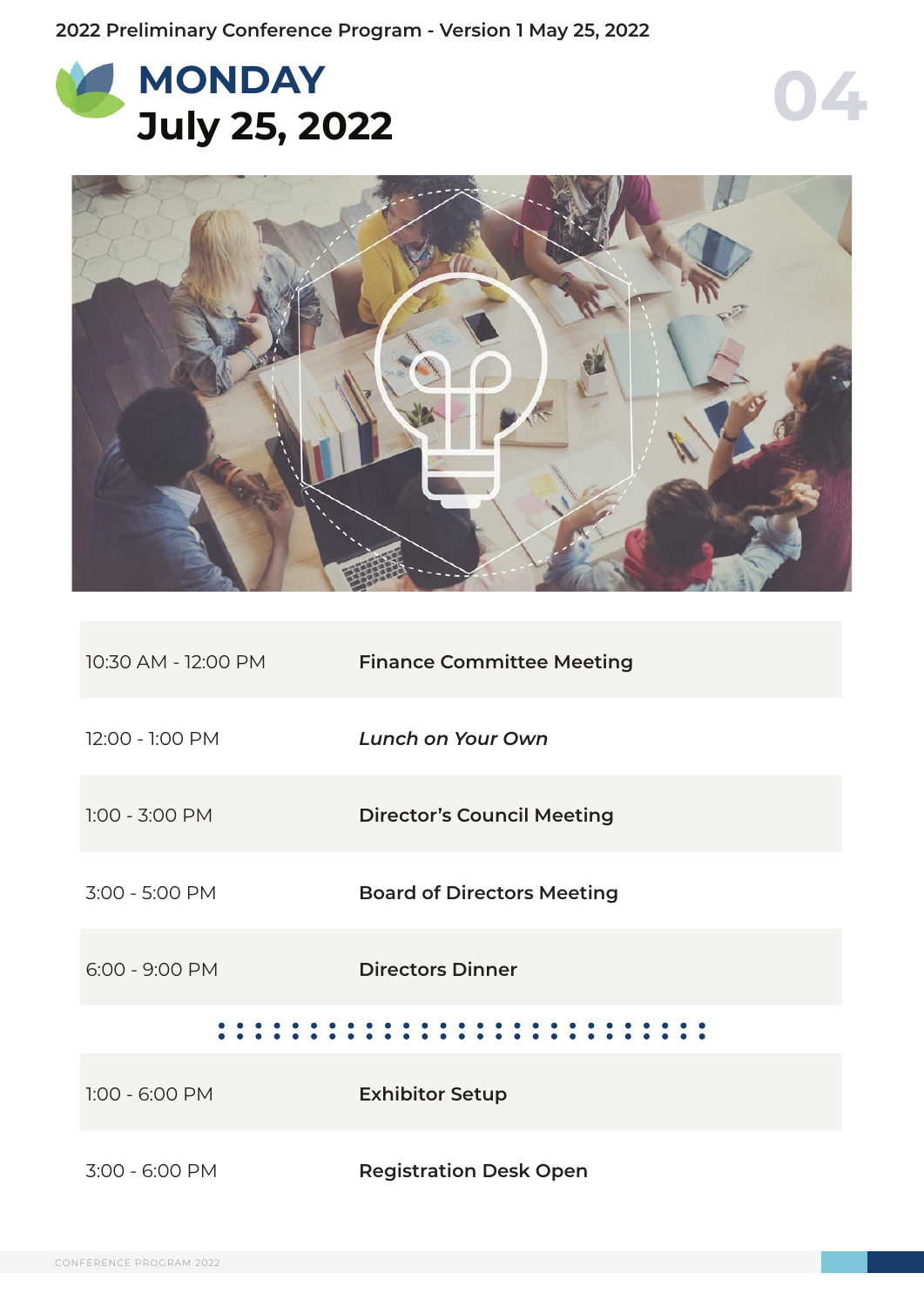

This is a preliminary schedule and is subject to change, including session titles and speakers. Additional sessions will be added as they are confirmed. A final conference program will be sent out at a later date.

Keynote

*Speaker: Dr. Dwinita Mosby Tyler, The Equity Project*

*Breakout Sessions*

The Five Conundrums *Speaker: Dr. Dwinita Mosby Tyler, The Equity Project*

Being and Becoming a Trauma Informed Nonprofit *Speaker: Dr. Katena Cain, Nonprofit Network*

Practical Inclusive Hiring Methods *Speaker: Rachel Diskin, Community Economic Development Association of Michigan*

Branding: Get Your Message Right Once and For All *Speaker: Brian Town, Michigan Creative*

Bureau of Community Action and Economic Opportunity Overview *Speakers: Kris Schoenow, BCAEO; Melanie Sanford, BCAEO; Maddy Kamalay, BCAEO*

Michigan's Tri-Share Child Care Program *Speaker: Catrina Rule, Goodwill Industries of West MI*

Visual Communication Through Video Production *Speaker: Brian Town, Michigan Creative*

Program Monitoring *Speaker: Tracy Thompkins, BCAEO*

Diversity Equity and Inclusion Around the Board Table *Speaker: Dr. Katena Cain, Nonprofit Network*

Role of the State Office *Speakers: Kris Schoenow, BCAEO; Tracy Thompkins, BCAEO*

SOARING to Success *Speakers: Rod DesJardins, MDHHS; Alisha Pennington, MDHHS; Kate Stowell, Pine Rest*

Data Modeling and Data Analysis *Speakers: Jeremy Biddle, BCAEO; Kris Schoenow, BCAEO*

Creating a Culture of Appreciation and Trust *Speaker: Alissa Parks, HRM Services*

Resources for MI Veterans and the Importance of Screening for Military Connectivity *Speakers: Julie Cortright, Michigan Veterans Affairs Agency; Andrea Norton and Angela Linseman, Saginaw VA*

Housing and Homelessness Committee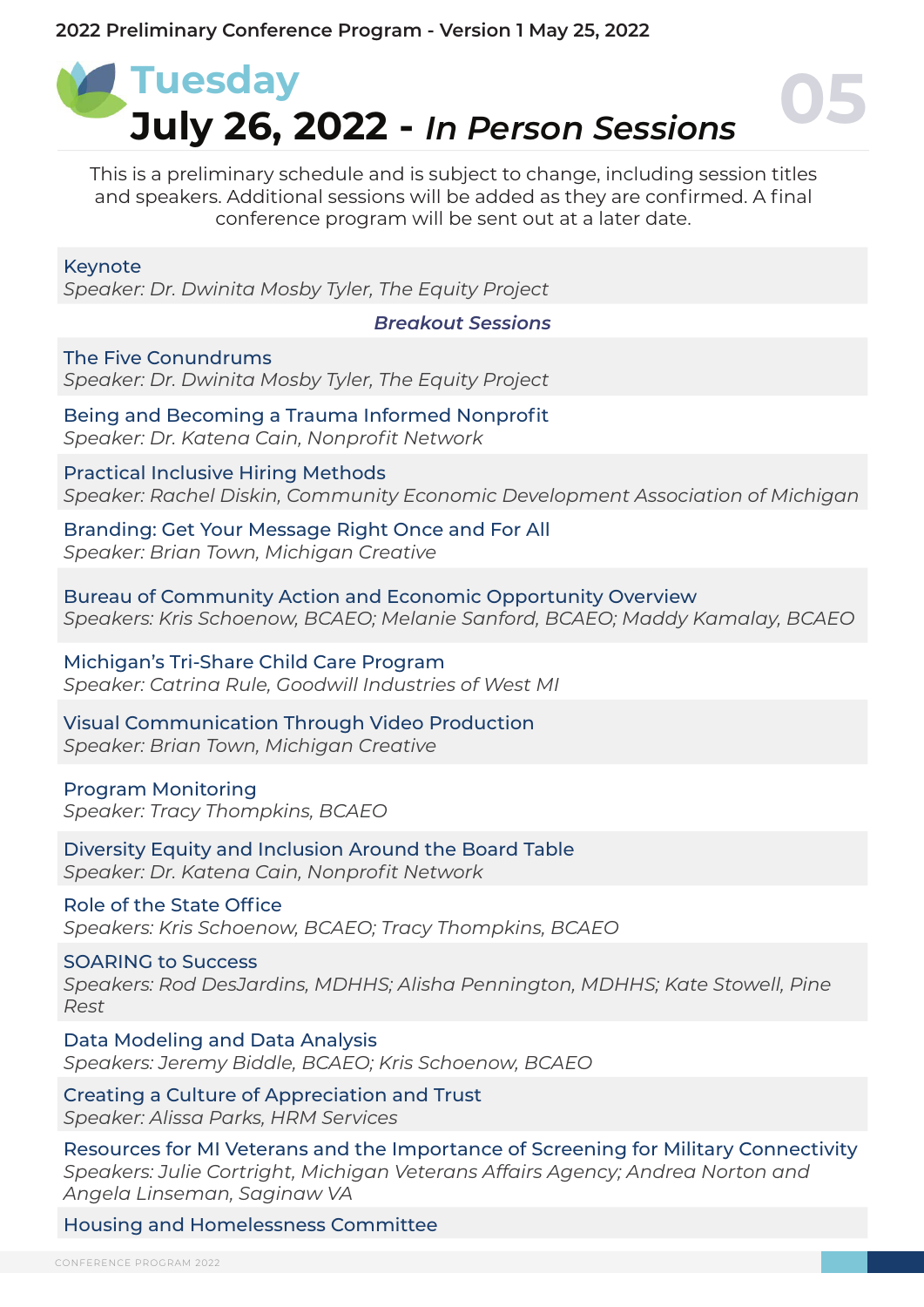

### Connections and Networking

### 5:00 - 6:00 PM **Networking Reception - Matterhorn AB**

*Light refreshments will be served*





### **Places to Dine**

#### **At Boyne Mountain Resort In Boyne City**

#### [Everett's](https://www.boynemountain.com/dining/everetts)

Steaks, seafood, pasta, burgers, salads, and more.

*Located in The Mountain Grand Lodge and Spa*

#### [Forty Acres Tavern](https://www.boynemountain.com/dining/forty-acres-tavern)

America pub fare. *Located in The Village*

#### [Trophy Room Pub & Pizzeria](https://www.boynemountain.com/dining/trophy-room-pub-and-pizzeria)

Pizza, pasta, grinders, salads, and more. *Located in The Clock Tower Lodge*

#### Das Caf[e](https://www.boynemountain.com/dining/trophy-room-pub-and-pizzeria)

Starbucks coffee, breakfast assortment, sandwiches, and salads. *Located in The Mountain Grand Lodge and Spa*

#### [Red Mesa Grill](https://www.magnumhospitality.com/redmesaboynecity/)

Small chain eatery offering Latin American dishes & drinks in an upbeat, colorful setting.

#### [Stiggs Brewery & Kitchen](https://www.stiggsbrewingcompany.com/)

Locally sourced, handcrafted cuisine and craft brewery.

[Bella Vita](http://www.bellavitaboyne.com/) Italian cuisine.

#### [Cafe Sante](http://www.magnumhospitality.com/cafesante/)

Casual European-style bistro serving breakfast lunch and dinner.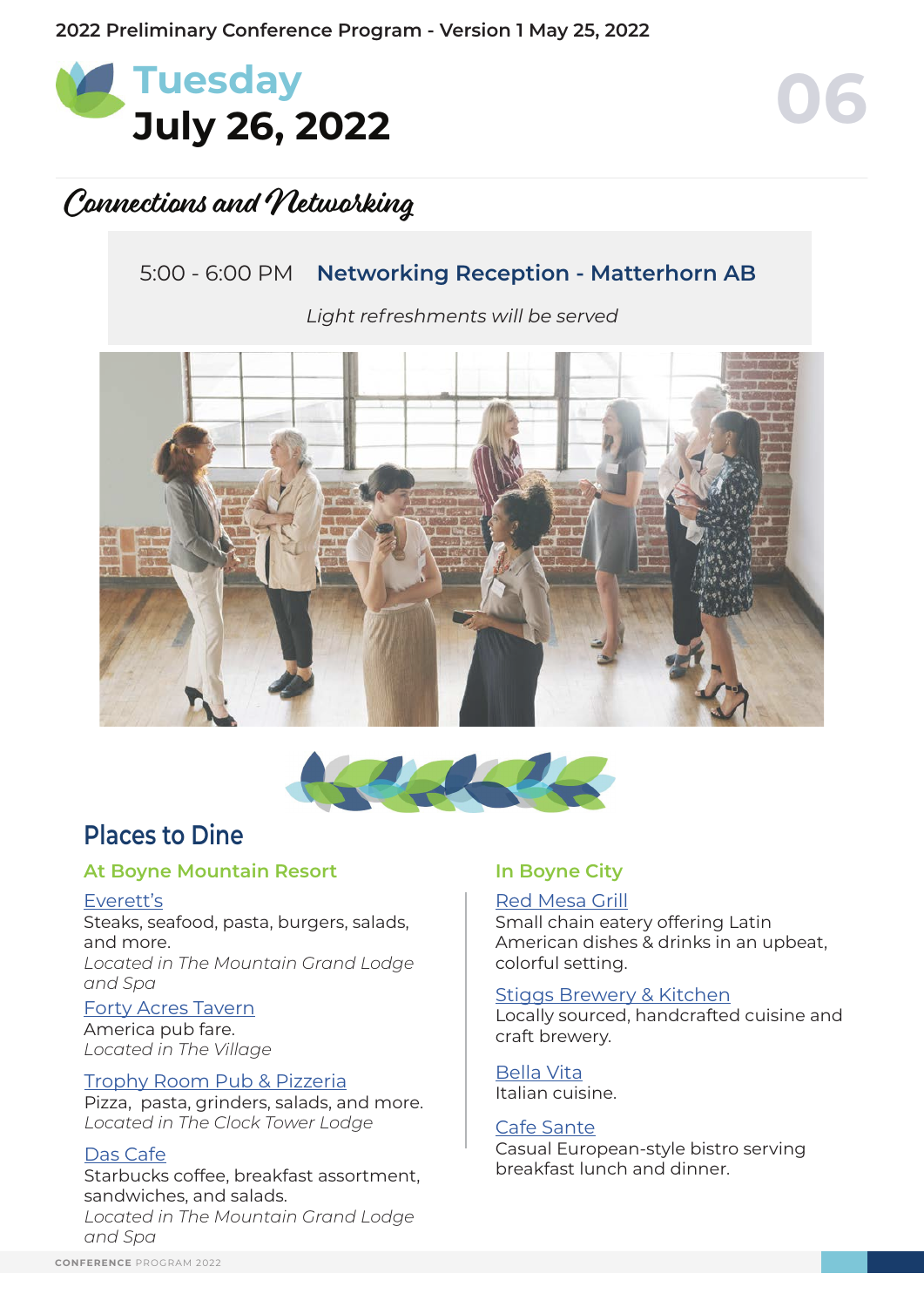## **Wednesday July 27, 2022 -** *In Person Sessions* **07**

#### Keynote

*Speaker: Meredith Kennedy, Native North Storytelling*

#### Keynote

*Speaker: Dr. Wendy Ellis, Center for Community Resilience - George Washington University*

*Breakout Sessions*

#### Exploring Unconscious Bias

*Speakers: Clint Brugger, Community Action Agency; Kesha Hamilton, Community Action Agency*

Anishinaabe 101 *Speaker: Meredith Kennedy, Native North Storytelling*

Visionary Art as Community Intervention *Speaker: Elizabeth Lunior*

Housing Programs and How They Intersect With Community Action Agencies *Speakers: Lynn Nee, Amber Troupe, Kim Smith-Oldham, Southwest Michigan Community Action Agency*

Creating a DEI Committee at Your Agency *Speaker: Amanda Bergeron, Northeast Michigan Community Service Agency*

Life in The Time of COVID *Speaker: Susan Newhof*

HOPE - Healthy Outcomes from Positive Experiences *Speakers: Holly Wingard, Wingard Consulting*

Fostering Supportive Environments for Families by Applying a Community Resilience Framework *Speaker: Dr. Wendy Ellis, George Washington University*

#### Board Governance

*Speaker: Stormy Trotter, Nonprofit Network*

Communication - Conflict and Difficult Conversations *Speaker: Alissa Parks, HRM Services*

Community Action in Disaster Recovery *Speakers: Jill Sutton and Eva Rohlman, Mid Michigan Community Action* 

Peer to Peer Networking and Learning Sessions

Final Leadership Development Institute Class (cohort members only)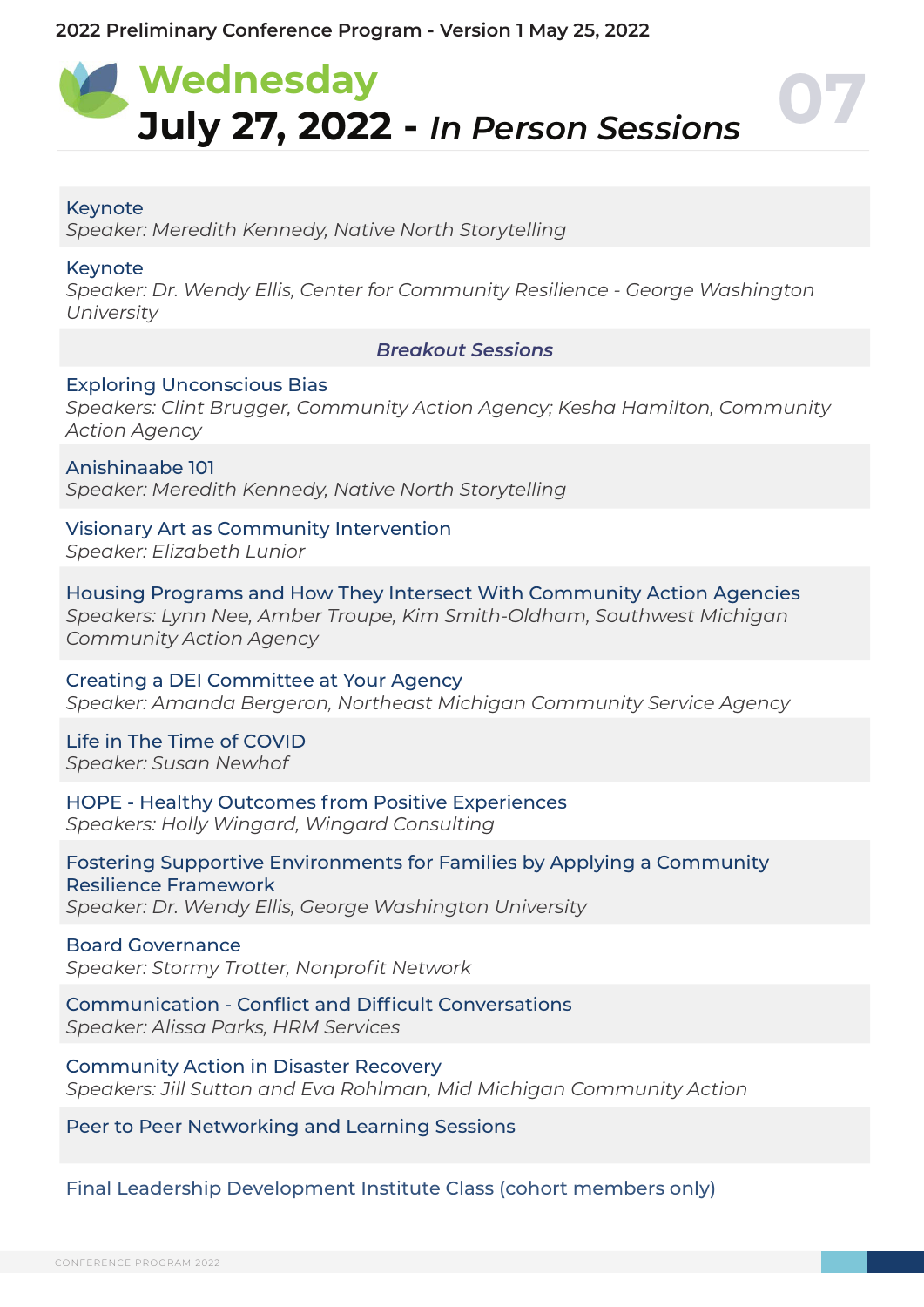**2022 Preliminary Conference Program - Version 1 May 25, 2022**





*Virtual Sessions will be held on the conference platform, additional information about accessing the platform and virtual features will be shared closer to the conference date.*

### *Virtual Schedule*

| Tuesday, July 26, 2022   |                                        | Wednesday, July 27, 2022 |                                        |  |
|--------------------------|----------------------------------------|--------------------------|----------------------------------------|--|
| 8:45 - 9:15 AM           | Live-streamed Keynote                  | 8:45 - 9:15 AM           | Live-streamed Keynote                  |  |
| $9:30 - 10:45$ AM        | <b>Breakout Sessions</b>               | $9:30 - 10:45$ AM        | <b>Breakout Sessions</b>               |  |
|                          | 10:45 AM - 12:15 PM On-Demand Sessions |                          | 10:45 AM - 12:15 PM On-Demand Sessions |  |
| 12:30 - 1:00 PM          | Live-streamed Keynote                  | 12:30 - 1:00 PM          | Live-streamed Keynote                  |  |
| $1:15 - 2:30$ PM         | <b>Breakout Sessions</b>               | $1:15 - 2:30$ PM         | <b>Breakout Sessions</b>               |  |
| $2:45 - 4:00 \text{ PM}$ | <b>On-Demand Sessions</b>              | $2.45 - 4.00$ PM         | <b>On-Demand Sessions</b>              |  |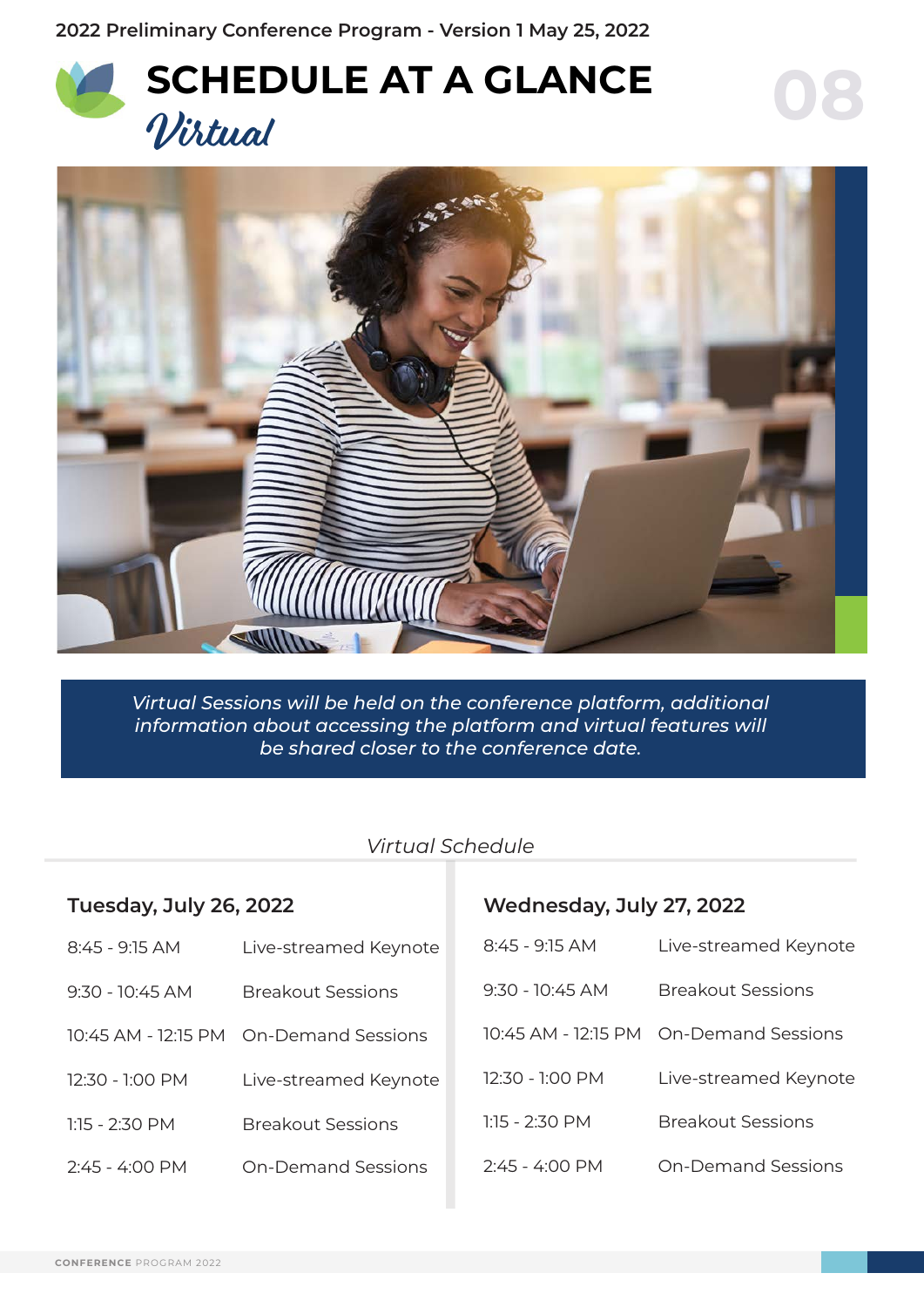## **Tuesday and Wednesday July 26 - 27, 2022 -** *Virtual Sessions***09**

This is a preliminary schedule and is subject to change, including session titles and speakers. Additional sessions will be added as they are confirmed. A final conference program will be sent out at a later date.

#### *Tuesday, July 26, 2022*

Keynote *Speaker: Dr. Dwinita Mosby Tyler, The Equity Project*

#### *Breakout Sessions*

#### Designing for Impact

*Speakers: Stephanie Marchese, Angela Aaron-Benifield, Ben DiMaria, Sitara Govender, Wayne Metropolitan Community Action Agency*

Supporting Immigrant Families *Speaker: Susan Reed, Michigan Immigrant Resource Center*

Creating a Culture of Change *Speaker: Maureen Wallbeoff, Accidental Techie*

What is Kinship Care and How can Community Action Help *Speakers: Lisa Grodsky Oakland Livingston Human Service Agency, Lara Bouse, Beth Lindley*

It's Time to Take the Earplugs Out *Speaker: Jaclyn Badeau, Badeau Consulting, LLC.*

Becoming a Trauma Informed Organization - On-Demand *Speakers: Clint Brugger, Kesha Hamilton; Community Action Agency*

#### *Wednesday, July 27, 2022*

#### Keynote

*Speaker: Dr. Wendy Ellis, Center for Community Resilience - George Washington University*

#### Keynote

*Speaker: Meredith Kennedy, Native North Storytelling*

Measuring Impact: The Truth Speaks for Itself, Achieving the Mission *Speaker: Anne Williams, Nonprofit Network*

What I Really Meant to Say Was... Effective Communication *Speaker: Jordana Shakoor, JYS Consultants - PosiPower Concepts, Inc.*

Improve and Increase Success of Your Organization Through Data *Speaker: Anne Williams, Nonprofit Network*

I Really Do Need This Job... Learning Coping Skills *Speaker: Jordana Shakoor, JYS Consultants - PosiPower Concepts, Inc.*

Michigan Community Service Commission Resources and Support- On-Demand